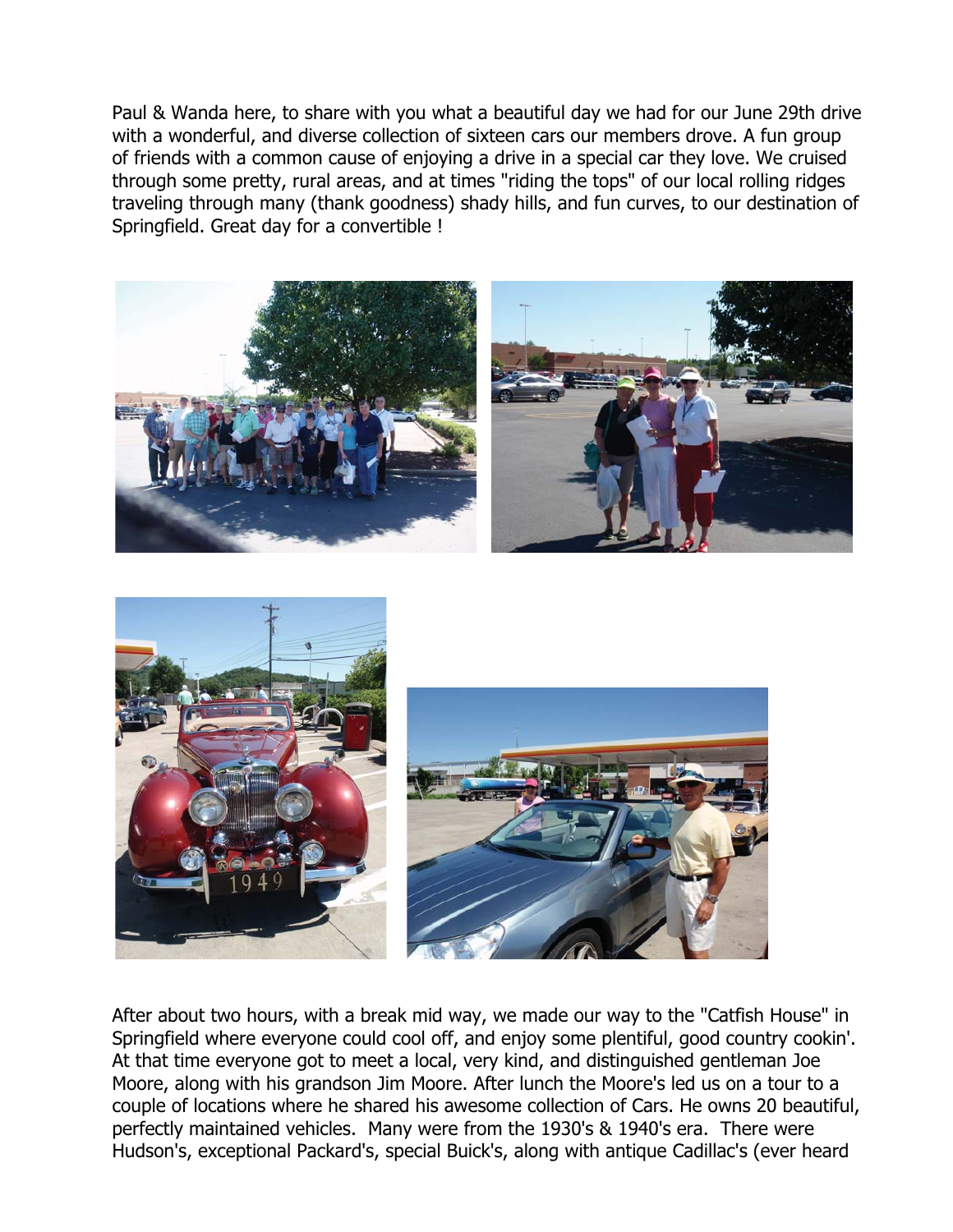of a Blackout Caddie-there was a time when Chrome wasn't available due to the War). Many of which are Senior, and Junior Nationals Winners. It was truly like stepping back in time. We also got to see a Prowler, one a kind Viper (that the youngest member of our group fell in love with), and a one owner vintage Mustang. His collection also includes a vintage Jag, and Ford Phaeton, however they weren't available to see at this time. Mr. Moore is so interesting to talk with, sharing history about each Car, and many wonderful long lost facts about these great Automobiles.



We left the Moore's with a few goodies to show our appreciation of the time they spent with us. Giving them an NBCC hat, and a homemade Pound Cake. Just a little something to say "ThankYou". After the tour, around 3:30, everyone made there way back home. Until we meet again......

Joe, and Jim Moore equally enjoyed checking out all of the cars everyone drove that day, too. Take a look at a Video, member Paul Resch took, of Mr Moore sharing a bit of unique history about one of his very special cars. Thanks a lot Paul R. ! Great idea ! Also, we've included a few pictures that we took of today's drive.